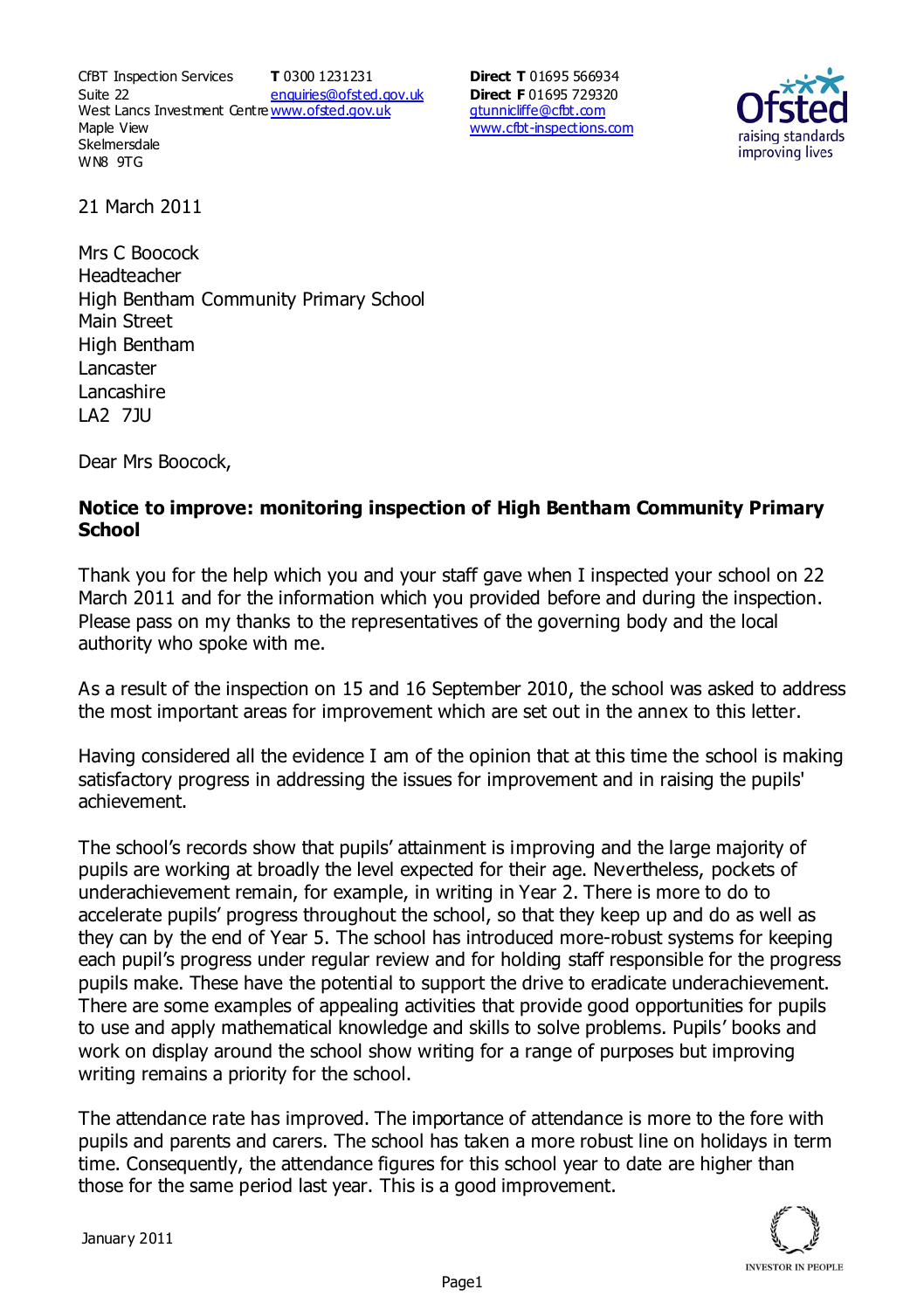

The teaching seen on this monitoring inspection was mainly of a satisfactory quality and some was good. Staff have benefitted from additional training and support from local authority staff and from sharing their own best practice in-house. The school recognises, however, that a further step up in the teaching is needed to ensure that, across the school, it is consistently of a predominantly good quality. Relationships between staff and pupils were positive in all the lessons observed; displays in classrooms supported pupils' learning; and, for the most part, work was matched at least satisfactorily to the range of pupils' learning needs. The most effective teaching occurred when the teacher quickly captured pupils' interest and moved skilfully from an appealing introduction, enthusing pupils to tackle suitably demanding work with confidence. Some of the teaching was marred by inattention to detail which resulted in a number of pupils either not grasping the main teaching point or not getting enough work done to make progress. The use of marking to set short-term targets for pupils' learning has improved and teachers follow the school's agreed approach consistently.

The local authority has provided effective support for the school. It has planned appropriate actions, including formal reviews of the school's progress, which are clearly focused on tackling the areas for improvement that were identified at the previous inspection. Local authority staff have provided additional training for the school's staff and worked alongside them. They have also supported the introduction of more rigorous tracking of pupils' attainment and progress. The local authority has facilitated joint work with another local school which includes support for developing leadership and management.

I hope that you have found the inspection helpful in promoting improvement in your school. This letter will be posted on the Ofsted website.

Yours sincerely

Pat Kime **Her Majesty's Inspector**